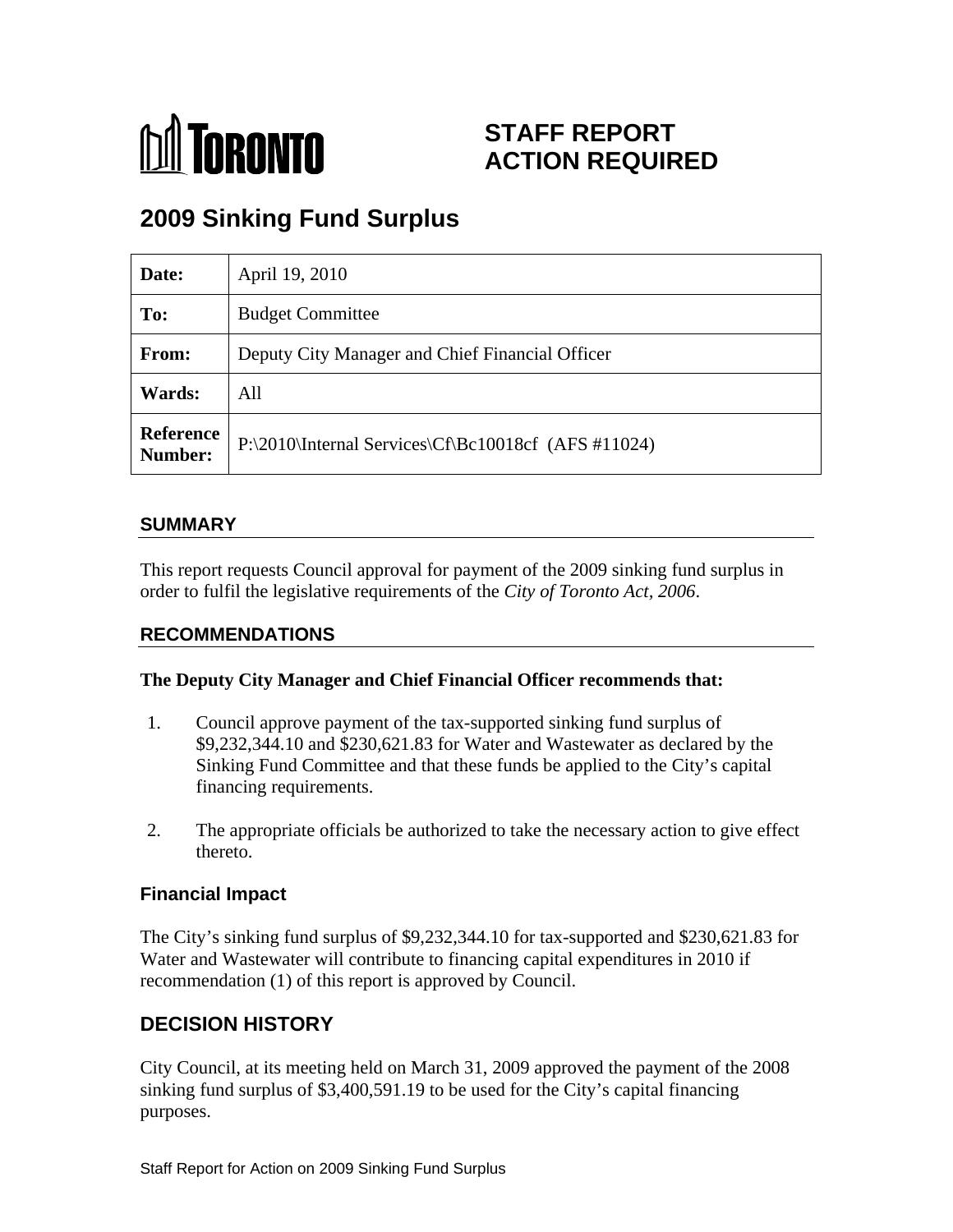### **ISSUE BACKGROUND**

The *City of Toronto Act, 2006* states that:

249. (1) No amount raised for a sinking or retirement fund of the City, including earnings or proceeds derived from the investment of those funds, shall be applied toward paying any part of the current or other expenditure of the City. 2006, c. 32, Sched. B, s. 48.

(2) Despite subsection (1), if the balance of a sinking or retirement fund, including any estimated revenue, as audited by the city auditor is or will be sufficient to entirely repay the principal of the debt for which the fund was established on the date or dates the principal becomes due, the City may apply any surplus in the fund to one or both of the following purposes:

- 1. Repayment of the principal and interest of any other sinking or retirement fund.
- 2. Payment for any capital expenditure of the City. 2006, c. 32, Sched. B, s. 48.

When the City of Toronto issues debentures, the *City of Toronto Act, 2006* requires that the principal repayment must be amortized over the term-to-maturity of the debenture or an annual amount be contributed to a sinking fund. Sinking funds are required and established to ensure that adequate financing is available at a debenture's maturity. Currently, the City has three separate sinking fund portfolios in support of seventeen individual debenture issues. Each portfolio represents a specific actuarial rate of return that is used in calculating the required annual contribution.

The Sinking Fund Committee, consisting of four citizen members appointed by Council with the Deputy City Manager and Chief Financial Officer as the committee chair, is responsible for the management of all sinking fund investment portfolios.

The Sinking Fund Committee declared and approved the payment of the 2009 sinking fund surplus, subject to Council approval, at its meeting held on March 23, 2010.

City Council, at its meeting on April 23<sup>rd</sup> - 30<sup>th</sup> and May  $1<sup>st</sup> - 2<sup>nd</sup>$ , 2001, in approving a report from the Chief Financial Officer and Treasurer, "Recommended 2001 – 2005 Tax Supported Capital Plan - Debt & Debt Service Impact", adopted the recommendation that "any surplus in the City's Sinking Fund accounts that is released in 2001 and future years be applied to the capital program to reduce borrowing".

As a trustee of these portfolios, the Sinking Fund Committee exercises its fiduciary responsibility by achieving the specified actuarial rates of return while ensuring compliance with legislative and investment policy limits. This is accomplished through the prudent investment management of the annual sinking fund contributions, the reinvestment of interest income and achieving capital gains.